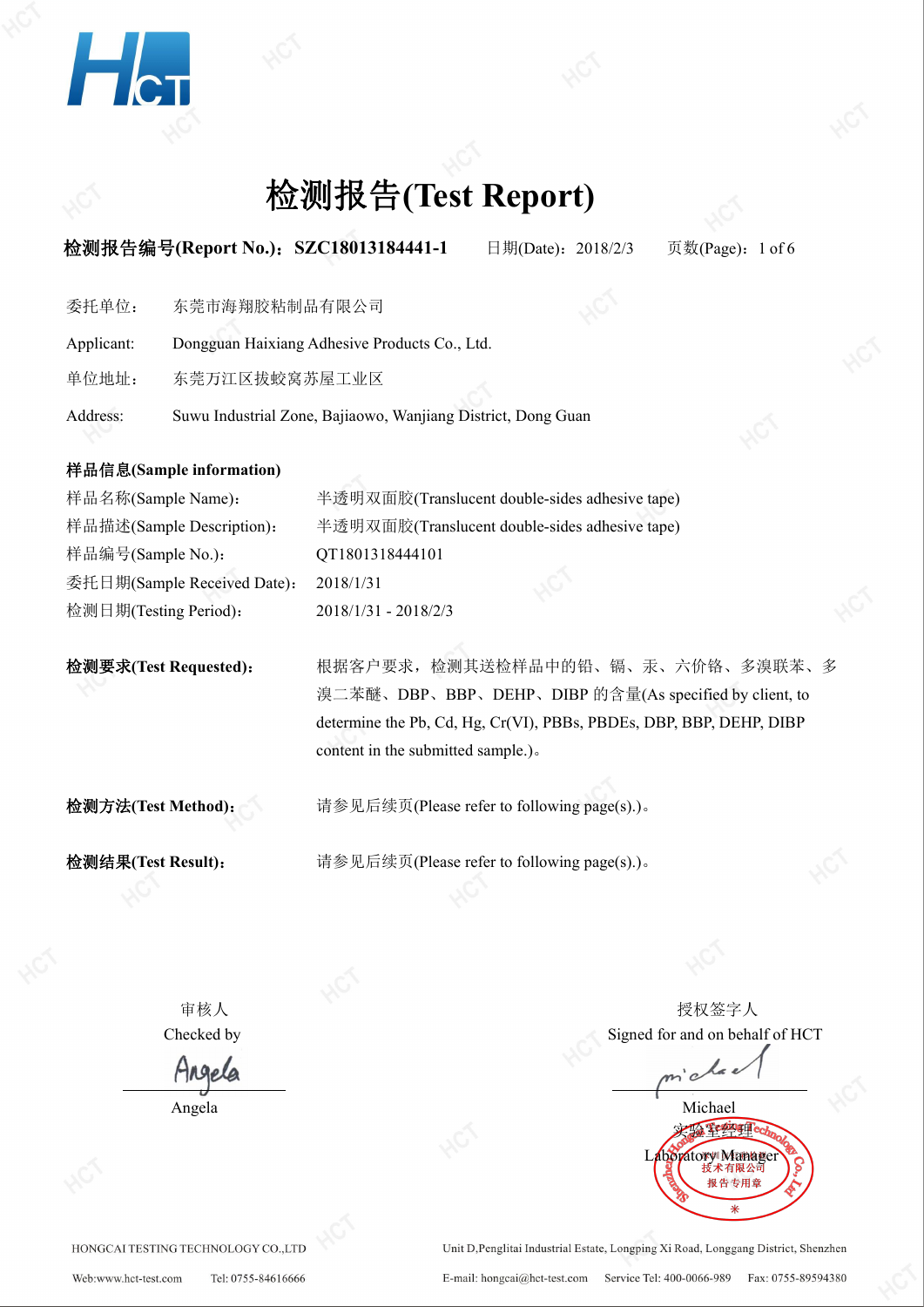

**检测报告编号(Report No.): SZC18013184441-1** 日期(Date): 2018/2/3 页数(Page): 2 of 6

**检测结果(Test Result(s)):**  $\frac{\hat{\mathbf{z}}}{\hat{\mathbf{z}}}(U_{\text{init}})$ :  $\frac{\hat{\mathbf{z}}}{\hat{\mathbf{z}}}(U_{\text{init}})$ :  $\frac{\hat{\mathbf{z}}}{\hat{\mathbf{z}}}(U_{\text{init}})$ :  $\frac{\hat{\mathbf{z}}}{\hat{\mathbf{z}}}(U_{\text{init}})$ :  $\frac{\hat{\mathbf{z}}}{\hat{\mathbf{z}}}(U_{\text{init}})$ :  $\frac{\hat{\mathbf{z}}}{\hat{\mathbf{z}}}(U_{\text{init}})$ :  $\frac{\hat$ 检测项目 **(Test Items) 检测方法/仪器** │ 方法检出限│ 含 量 **(Test Method/ Equipment)** 方法检出限 含 量 **2011/65/EU and** (Content) **(Content) its amendment EU RoHS Directive Directive EU 2015/863 铅 Lead(Pb)** and the set of the set of the set of the set of the set of the set of the set of the set of the set of the set of the set of the set of the set of the set of the set of the set of the set of the set of the se IEC 62321-5:2013.  $\overline{C}$ ICP-OES/AAS 2 N.D. 2 | N.D. | 1000 | 镉 **Cadmium(Cd)** 2 N.D. 100 汞 **Mercury(Hg)** 参考(Refer to) IEC 62321-4:2013. ICP-OES 2 N.D. 1000 | 六价铬 **Hexavalent Chromium(Cr(VI))** 通过碱液萃取 **by Alkaline extraction** 参考(Refer to) IEC 62321-5:2013/ IEC 62321-7-2:2017. ICP-OES/AAS UV-VIS 8 | N.D. | 1000 | | 一溴联苯 Mono-bromobiphenyl 参考(Refer to) IEC 62321-6:2015.  $\frac{1}{5}$ GC-MS  $\frac{5}{5}$ 5 N.D. — 二溴联苯 Di-bromobiphenyl http://www.facebook.com/discom/section/section/section/section/section/section/section/s 三溴联苯 Tri-bromobiphenyl 5 N.D. 四溴联苯 Tetra-bromobiphenyl **but a** state of the state of the state of the state of the state of the state of the state of the state of the state of the state of the state of the state of the state of the state of the state 五溴联苯 Penta-bromobiphenyl 2000 2000 2000 2000 2000 2000 5 2000 2000 2000 2000 2000 2000 2000 2000 2000 2000 200 六溴联苯 Hexa-bromobiphenyl https://www.facebook.com/inductory/inductory/inductory/inductory/inductory/inductory/i 七溴联苯 Hepta-bromobiphenyl https://www.facebook.com/discommobiphenyl https://www.facebook.com/discommo 八溴联苯 Octa-bromobiphenyl https://www.facebromobiphenyl http://www.facebromobiphenyl 九溴联苯 Nona-bromobiphenyl <br>
5 N.D. 十溴联苯 Deca-bromobiphenyl https://www.facebromobiphenyl http://www.facebromobipheny 多溴联苯 Polybrominated Biphenyls(PBBs) **ACCONTED ACCONTED ACCOUNTS** N.D. 1000 一溴二苯醚 Mono-bromodiphenyl ether 5 N.D. — 二溴二苯醚 Di-bromodiphenyl ether 5 N.D.  $\equiv$ 溴二苯醚 Tri-bromodiphenyl ether  $\qquad \qquad$   $\qquad \qquad$  5 N.D. 四溴二苯醚 Tetra-bromodiphenyl ether 1999年 10:00 10:00 10:00 10:00 10:00 10:00 10:00 10:00 10:00 10:00 10:00 10:00 1 五溴二苯醚 Penta-bromodiphenyl ether https://www.com/state.com/state.com/state.com/state.com/state.com/st 六溴二苯醚 Hexa-bromodiphenyl ether <br> **Example 1** 1 1 1 1 1 1 2 5 5 N.D. 七溴二苯醚 Hepta-bromodiphenyl ether https://www.com/state.com/state.com/state.com/state.com/state.com/st 八溴二苯醚 Octa-bromodiphenyl ether https://www.com/seconditional/www.com/secondition-九溴二苯醚 Nona-bromodiphenyl ether https://www.com/communityleduck.com/communityleduck.com/communityleduck.com/comm 十溴二苯醚 Deca-bromodiphenyl ether https://deca-bromodiphenyl ether http://deca-bromodiphenyl ether http://deca-bromodiphenyl ether http://deca-bromodiphenyl ether http://deca-bromodiphenyl ether http://deca-bromodiphenyl eth 多溴二苯醚 **Polybrominated Diphenyl Ethers(PBDEs)** — N.D. <sup>1000</sup>

HONGCALTESTING TECHNOLOGY CO. LTD

Unit D, Penglitai Industrial Estate, Longping Xi Road, Longgang District, Shenzhen E-mail: hongcai@hct-test.com Service Tel: 400-0066-989 Fax: 0755-89594380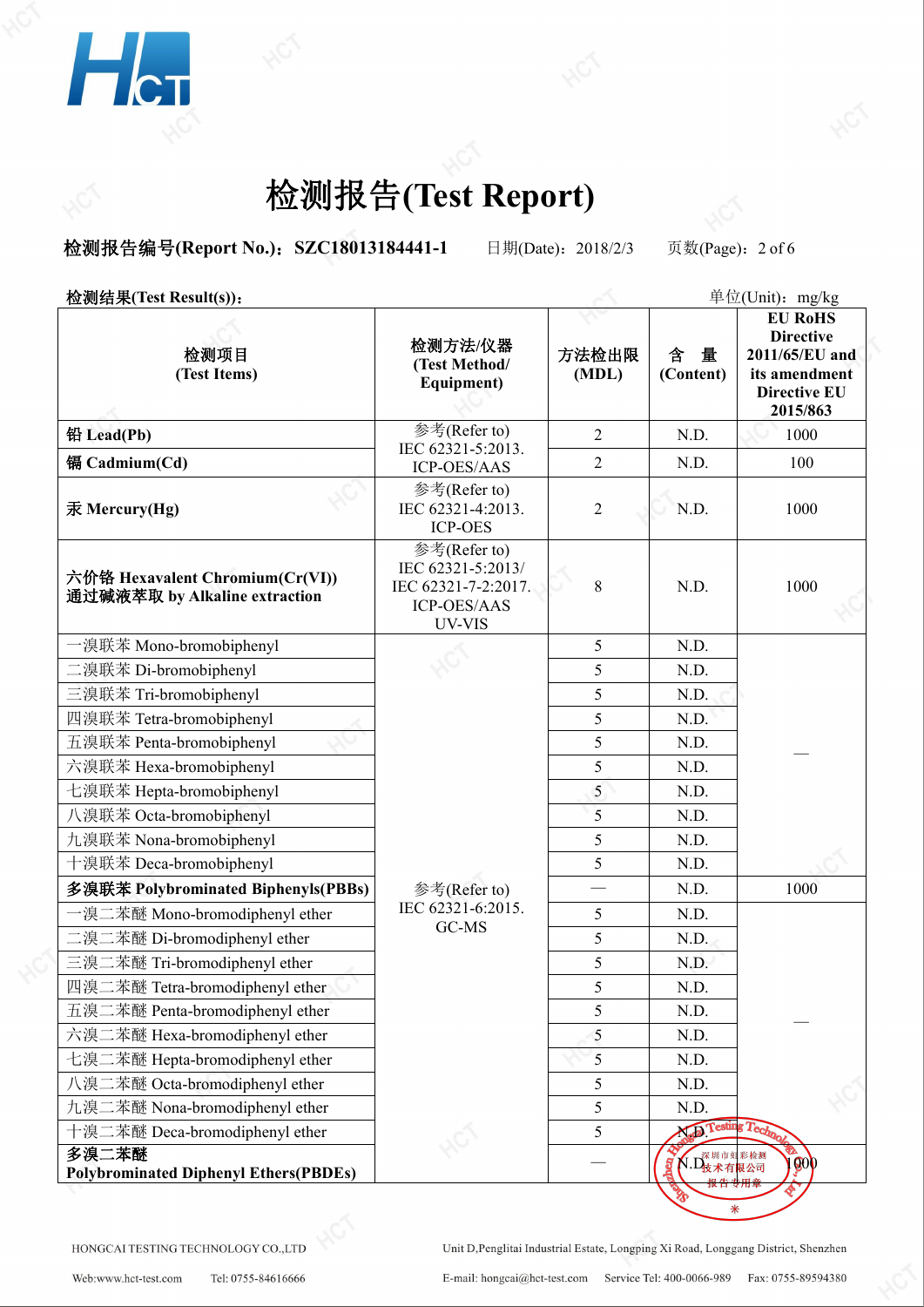

**检测报告编号(Report No.): SZC18013184441-1** 日期(Date): 2018/2/3 页数(Page): 3 of 6

| 检测项目<br>(Test Items)               | 检测方法/仪器<br>(Test Method/<br>Equipment)     | 方法检出限<br>(MDL) | 量<br>含<br>(Content) | <b>EU RoHS Directive</b><br>2011/65/EU and its<br>amendment Directive<br>EU 2015/863 |  |
|------------------------------------|--------------------------------------------|----------------|---------------------|--------------------------------------------------------------------------------------|--|
| 邻苯二甲酸二正丁酯                          | 参考(Refer to)<br>IEC 62321-8:2017,<br>GC-MS | 30             | N.D.                | 1000                                                                                 |  |
| Dibutyl phthalate<br>(DBP)         |                                            |                |                     |                                                                                      |  |
| 邻苯二甲酸丁苄酯                           |                                            |                |                     |                                                                                      |  |
| Butylbenzyl phthalate<br>(BBP)     |                                            | 30             | N.D.                | 1000                                                                                 |  |
| 邻苯二甲酸二(2-乙基己基)酯                    |                                            |                |                     |                                                                                      |  |
| Di-(2-ethylhexyl) Phthalate (DEHP) |                                            | 30             | N.D.                | 1000                                                                                 |  |
| 邻苯二甲酸二异丁酯                          |                                            |                |                     |                                                                                      |  |
| Di-iso-butyl phthalate (DIBP)      |                                            | 30             | N.D.                | 1000                                                                                 |  |

 $\mathbf{\hat{a}}\mathbf{\hat{H}}(\mathbf{Note})$ :  $mg/kg =$  ppm=parts per million

MDL=Method Detection Limit 方法检出限

N.D.=Not Detected(less than method detection limit),未检出(小于方法检出限)

"—"=Not regulated 无规定

Results shown as N.D. are ignored in the sum calculation.

结果显示为 N.D.不计入总和的计算。

As specified by client, only test the translucent double-sides adhesive tape.

根据客户要求,只检测半透明双面胶。

The detected Chromium (Cr) content is "N.D.", therefore, the Hexavalent Chromium (Cr (VI)) content is "N.D.", No need for validation test of the Hexavalent Chromium (Cr (VI)).检测的铬(Cr)含量是"N.D.", 则六价铬(Cr(VI))含量也是"N.D.",不需要进行六价铬(Cr(VI))的确认性测试。

If Chromium (Cr) content exceeds Hexavalent Chromium (Cr (VI)) method detection limit, Validation test of the Hexavalent Chromium (Cr (VI)) is required.

若铬(Cr)含量超过六价铬(Cr(VI))方法检出限,需要进行六价铬(Cr(VI))的确认性测试。



HONGCAI TESTING TECHNOLOGY CO.,LTD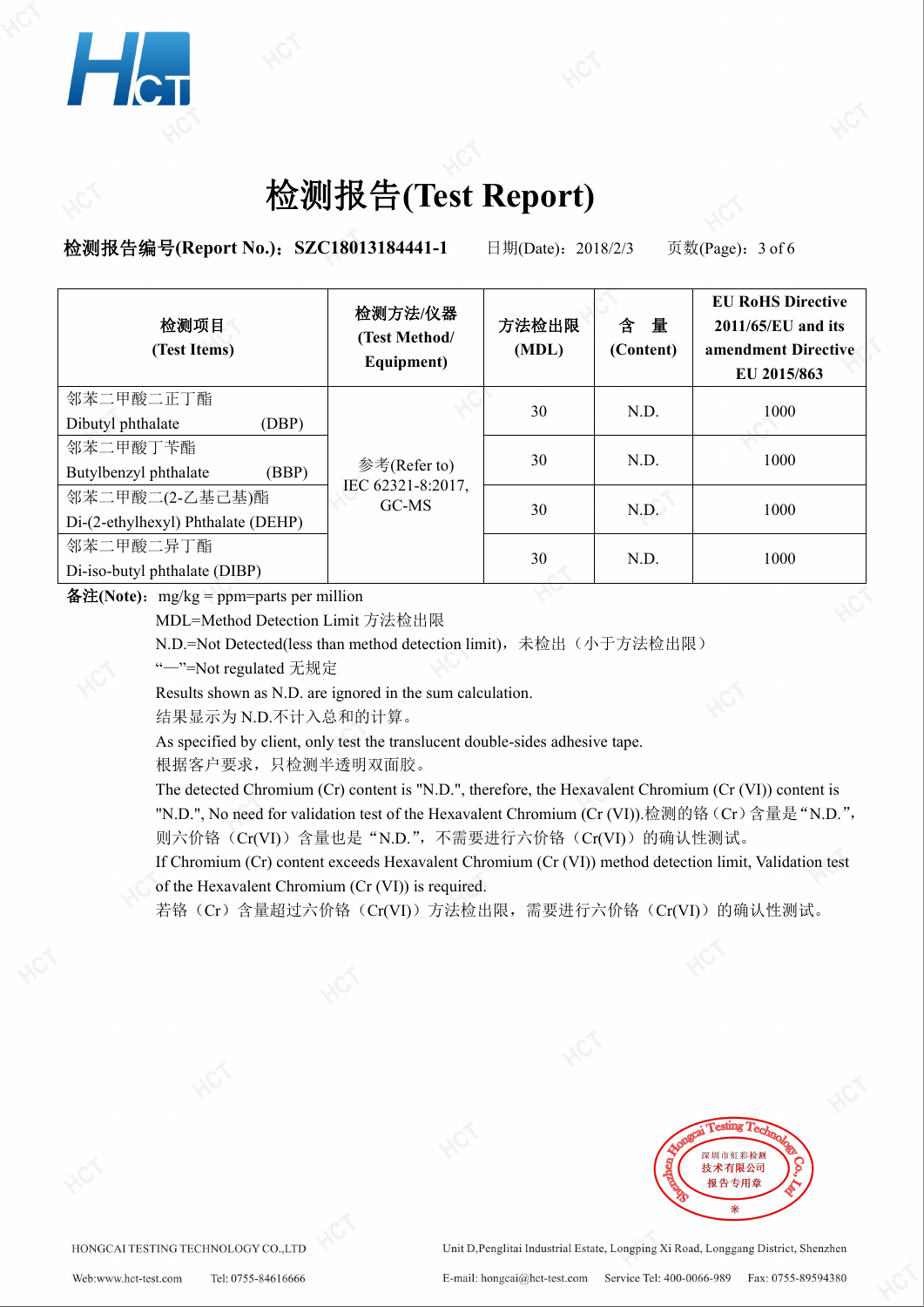

**检测报告编号(Report No.): SZC18013184441-1** 日期(Date): 2018/2/3 页数(Page): 4 of 6





样品制备 → 称重 → 用合适溶剂萃取样品 浓缩/ 稀释萃取溶液 数据处理 → GC-MS 分析 → → 过滤 esting 7 深圳市虹彩检测 技术有限公司 报告专用章 HONGCAI TESTING TECHNOLOGY CO.,LTD Unit D, Penglitai Industrial Estate, Longping Xi Road, Longgang District, Shenzhen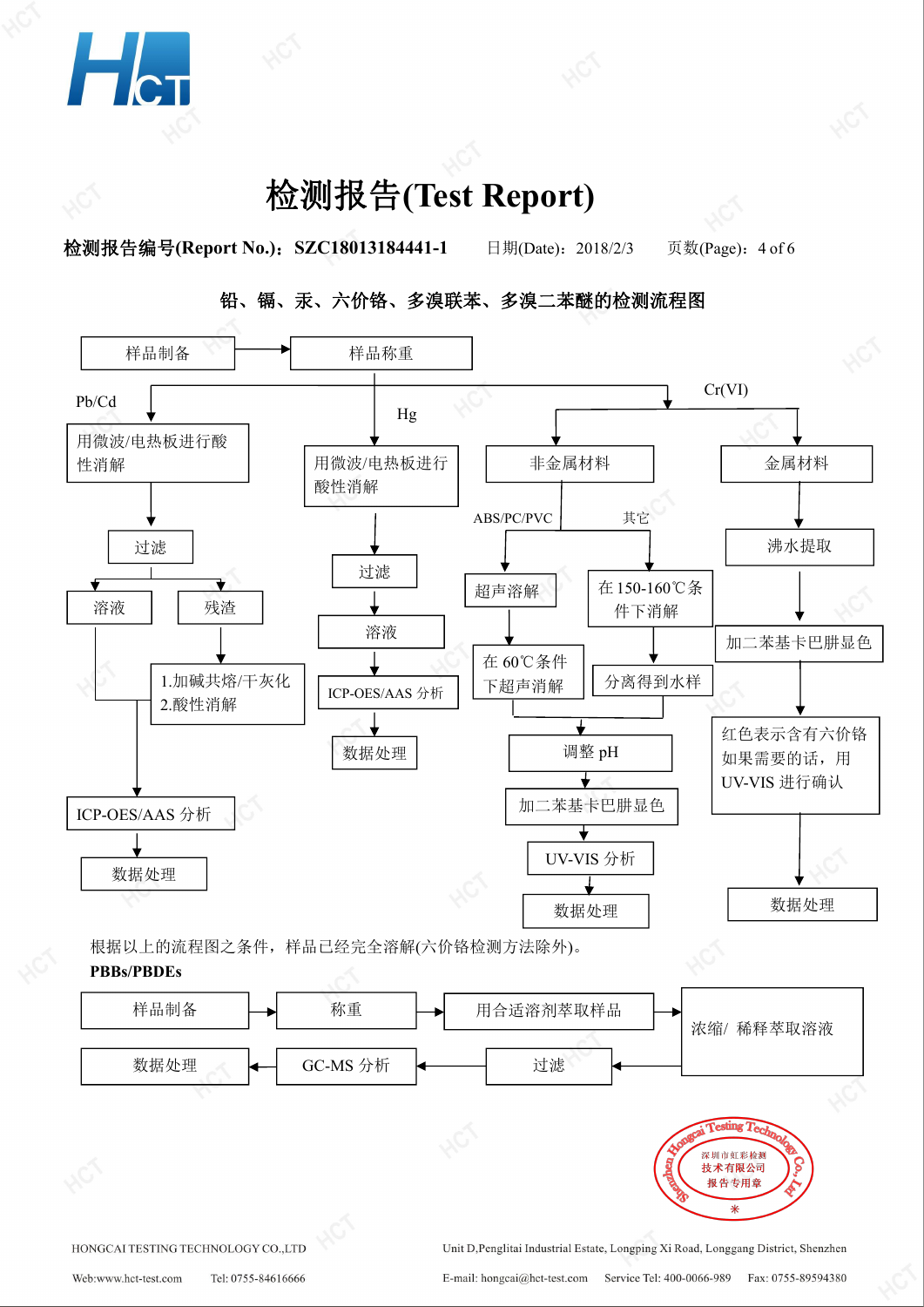

**检测报告编号(Report No.): SZC18013184441-1** 日期(Date): 2018/2/3 页数(Page): 5 of 6



These sample were dissolved totally by pre-conditioning method according to above flow chart(Cr(VI) test method excluded)